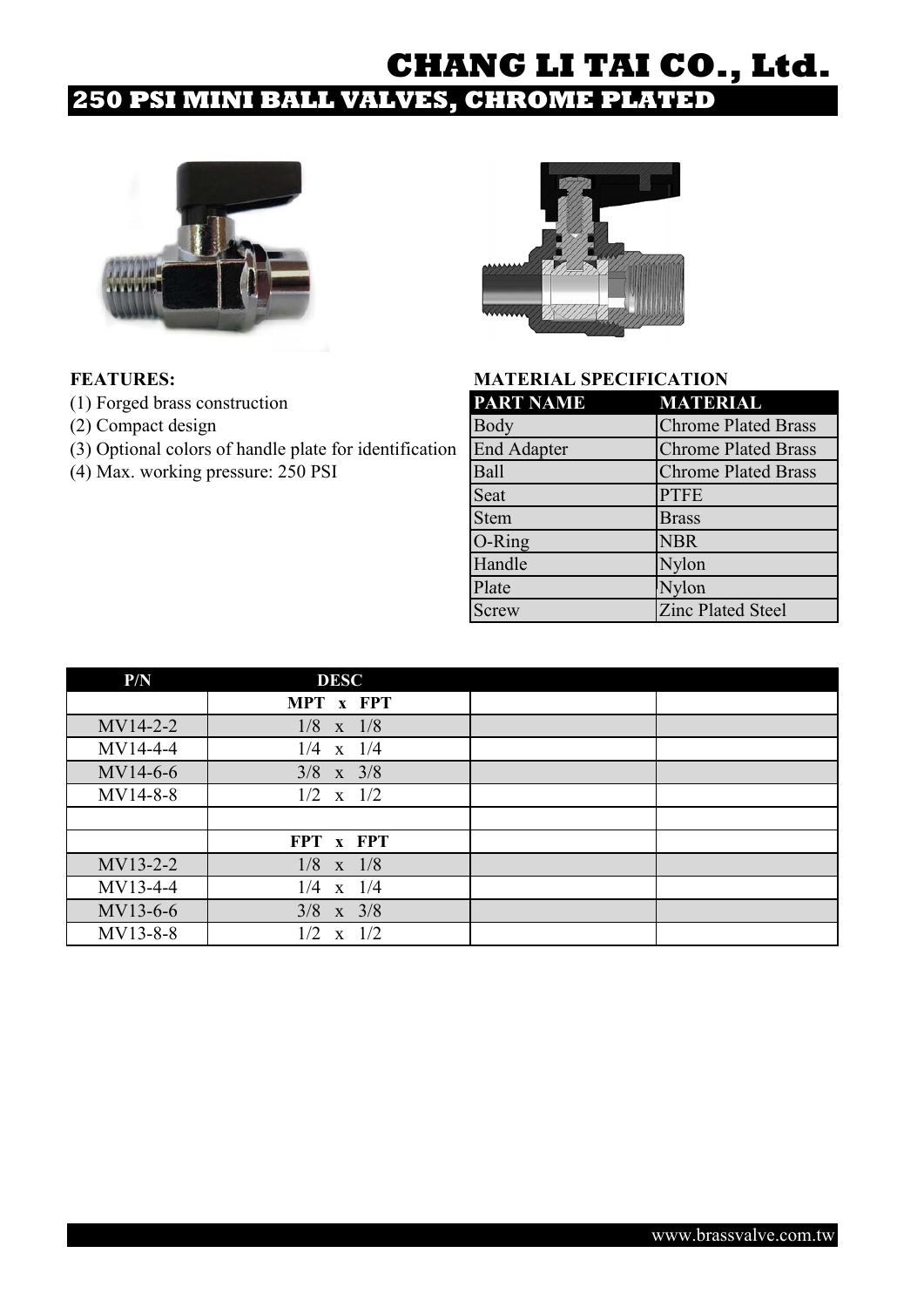## **250 PSI MINI BALL VALVES, PUSH-IN DESIGN**



- (1) Forged brass construction
- $(2)$  Push-In design
- (3) Optional colors of handle plate for identification
- (4) Max. working pressure:  $250$  PSI



| <b>PART NAME</b>   | <b>MATERIAL</b>            |
|--------------------|----------------------------|
| <b>Body</b>        | <b>Chrome Plated Brass</b> |
| <b>End Adapter</b> | <b>Chrome Plated Brass</b> |
| <b>Ball</b>        | <b>Chrome Plated Brass</b> |
| Seat               | <b>PTFE</b>                |
| <b>Stem</b>        | <b>Brass</b>               |
| $O-Ring$           | <b>NBR</b>                 |
| Handle             | Nylon                      |
| Plate              | Nylon                      |
| Screw              | <b>Zinc Plated Steel</b>   |

| P/N      | <b>DESC</b>             |  |
|----------|-------------------------|--|
|          | MPT x TUBE O.D.         |  |
| MV19-2-2 | $1/8$ x $1/8$           |  |
| MV19-4-4 | $1/4$ x $1/4$           |  |
| MV19-6-6 | $3/8$ x $3/8$           |  |
| MV19-8-8 | $1/2$ x $1/2$           |  |
|          |                         |  |
|          | TUBE O.D. x TUBE. O.D.  |  |
| MV20-2-2 | $1/8$ x $1/8$           |  |
| MV20-4-4 | $1/4$ x $1/4$           |  |
| MV20-6-6 | $3/8$ x $3/8$           |  |
| MV20-8-8 | $\mathbf{x}$ 1/2<br>1/2 |  |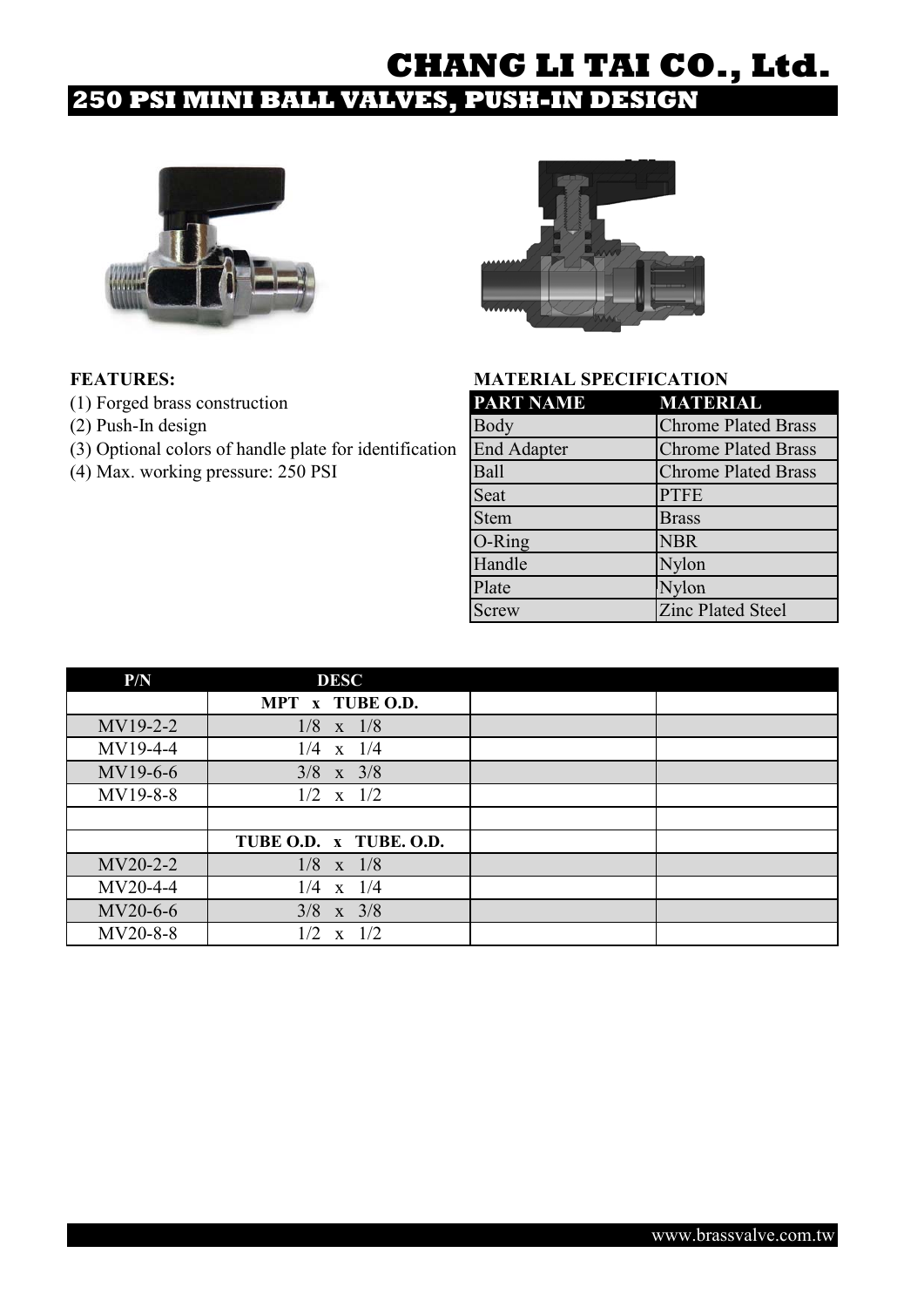## **250 PSI MINI BALL VALVES, PANEL MOUNT DESIGN**





- (1) Brass bar stock construction
- (2) Panel Mount design
- (3) Optional colors of handle plate for identification
- (4) Max. working pressure:  $250$  PSI

| <b>PART NAME</b>                         | <b>MATERIAL</b>            |
|------------------------------------------|----------------------------|
| Body                                     | <b>Chrome Plated Brass</b> |
| <b>End Adapter</b>                       | <b>Chrome Plated Brass</b> |
| End Plug                                 | <b>Chrome Plated Brass</b> |
| Ball                                     | <b>Chrome Plated Brass</b> |
| Seat                                     | <b>PTFE</b>                |
| <b>Stem</b>                              | <b>Brass</b>               |
| O-Ring                                   | <b>NBR</b>                 |
| Handle                                   | Nylon                      |
| Plate                                    | Nylon                      |
| Screw                                    | <b>Zinc Plated Steel</b>   |
| Panel Mount Lock Nut Chrome Plated Brass |                            |

| P/N        | <b>DESC</b>      |  |
|------------|------------------|--|
|            | FPT x FPT        |  |
| $MV21-2-2$ | $1/8$ x $1/8$    |  |
| $MV21-4-4$ | $1/4 \times 1/4$ |  |
| $MV21-6-6$ | $3/8$ x $3/8$    |  |
| MV21-8-8   | $1/2 \times 1/2$ |  |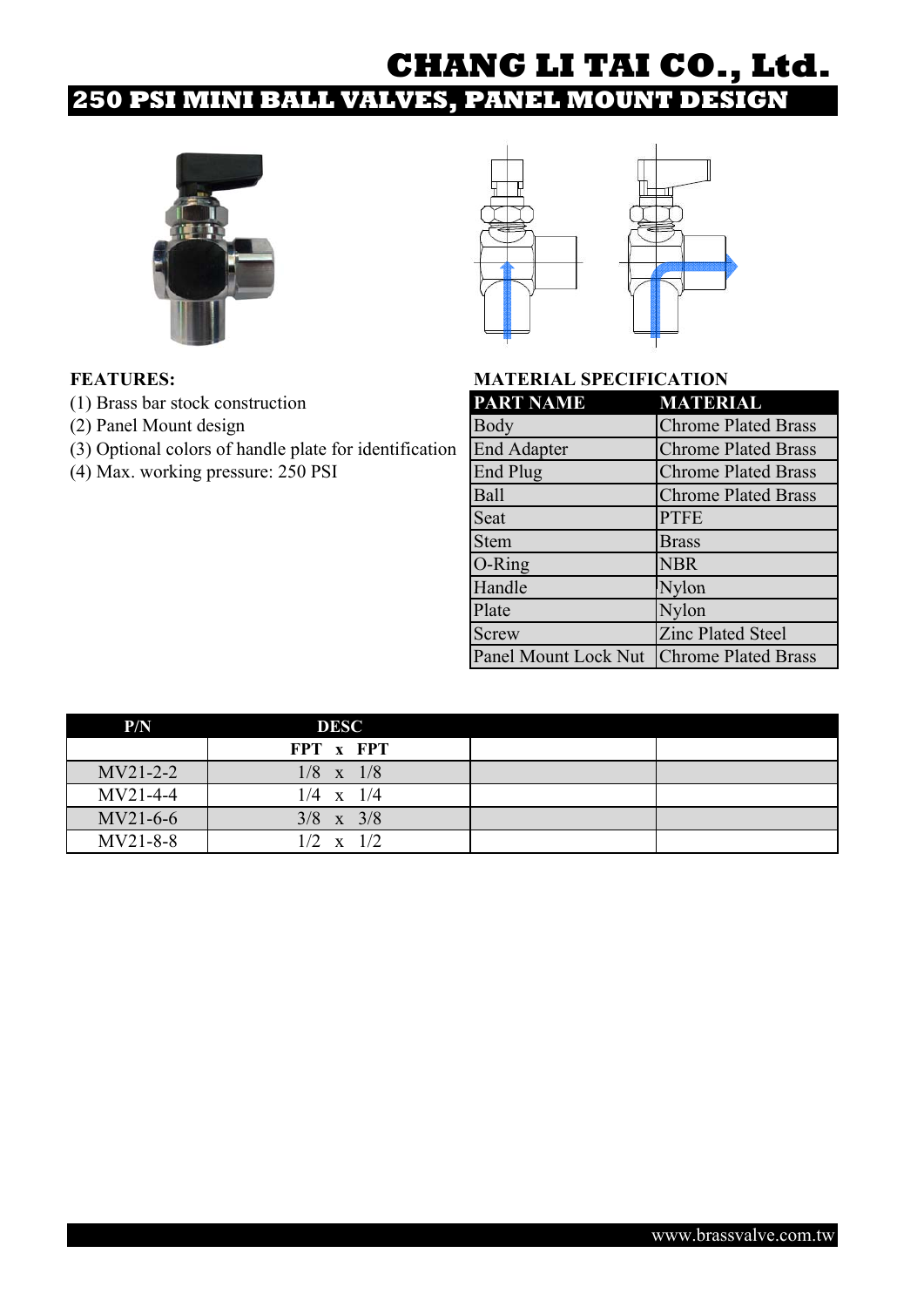## **250 PSI MINI BALL VALVES, OPEN CENTER**





- (1) Brass bar stock construction
- (2) Panel Mount design
- $(3)$  Open Center
- (4) Optional colors of handle plate for identification
- $(5)$  Max. working pressure: 250 PSI

| <b>PART NAME</b>     | <b>MATERIAL</b>            |
|----------------------|----------------------------|
| Body                 | <b>Chrome Plated Brass</b> |
| <b>End Adapter</b>   | <b>Chrome Plated Brass</b> |
| <b>Ball</b>          | <b>Chrome Plated Brass</b> |
| Seat                 | <b>PTFE</b>                |
| <b>Stem</b>          | <b>Brass</b>               |
| O-Ring               | <b>NBR</b>                 |
| Handle               | Nylon                      |
| Plate                | Nylon                      |
| Screw                | <b>Zinc Plated Steel</b>   |
| Panel Mount Lock Nut | <b>Chrome Plated Brass</b> |

| P/N      | <b>DESC</b>  |  |
|----------|--------------|--|
|          | FPT x 3 Ends |  |
| $MV22-2$ | 1/8          |  |
| $MV22-4$ | /4           |  |
| $MV22-6$ | 3/8          |  |
| $MV22-8$ |              |  |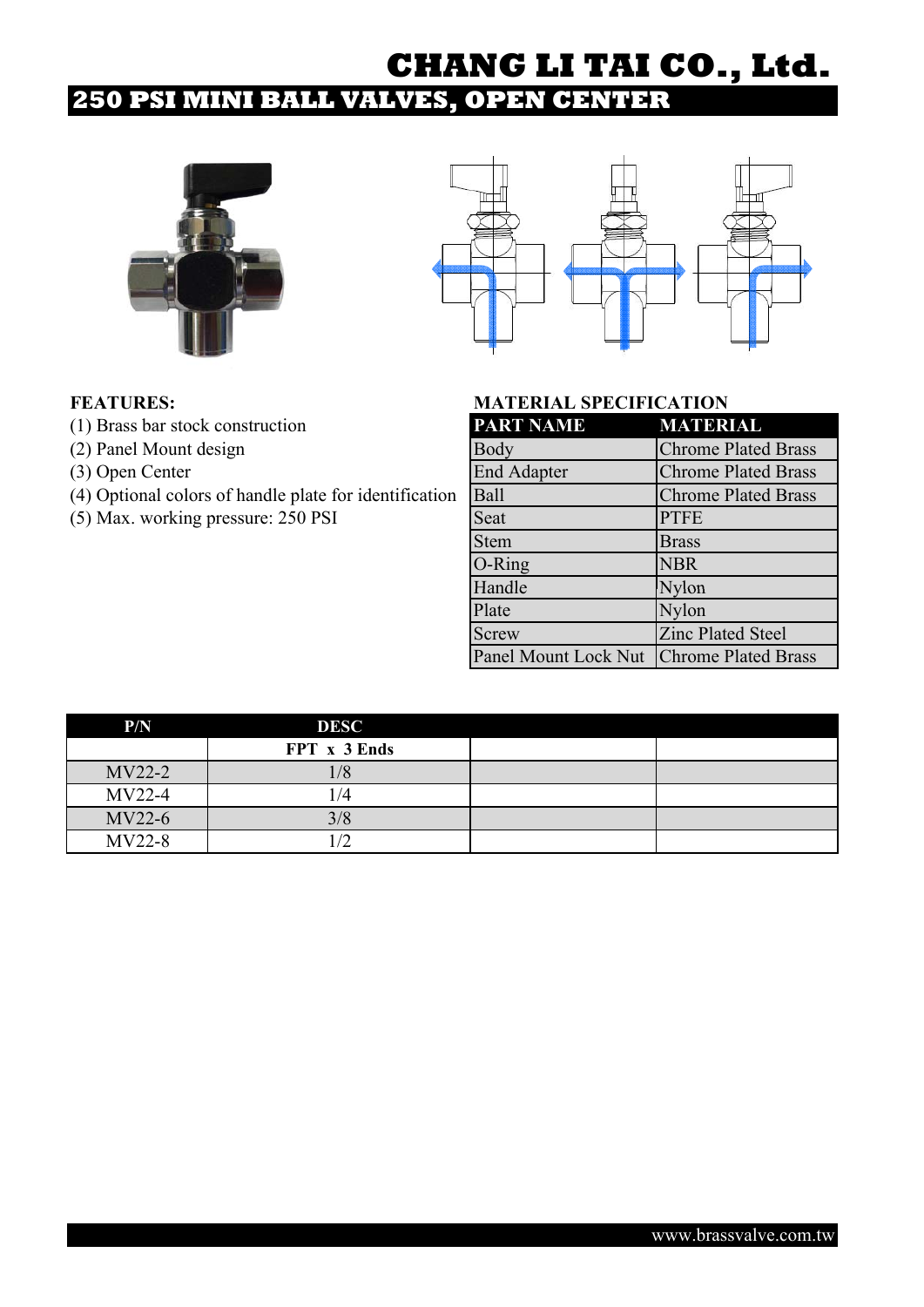## **250 PSI MINI BALL VALVES, CLOSE CENTER**





- (1) Brass bar stock construction
- (2) Panel Mount design
- $(3)$  Close Center
- (4) Optional colors of handle plate for identification
- $(5)$  Max. working pressure: 250 PSI

| <b>PART NAME</b>     | <b>MATERIAL</b>            |
|----------------------|----------------------------|
| Body                 | <b>Chrome Plated Brass</b> |
| <b>End Adapter</b>   | <b>Chrome Plated Brass</b> |
| <b>Ball</b>          | <b>Chrome Plated Brass</b> |
| Seat                 | <b>PTFE</b>                |
| <b>Stem</b>          | <b>Brass</b>               |
| O-Ring               | <b>NBR</b>                 |
| Handle               | Nylon                      |
| Plate                | Nylon                      |
| Screw                | <b>Zinc Plated Steel</b>   |
| Panel Mount Lock Nut | <b>Chrome Plated Brass</b> |

| P/N      | <b>DESC</b>  |  |
|----------|--------------|--|
|          | FPT x 3 Ends |  |
| MV23-2-2 | 1/8          |  |
| MV23-4-4 | 1/4          |  |
| MV23-6-6 | 3/8          |  |
| MV23-8-8 |              |  |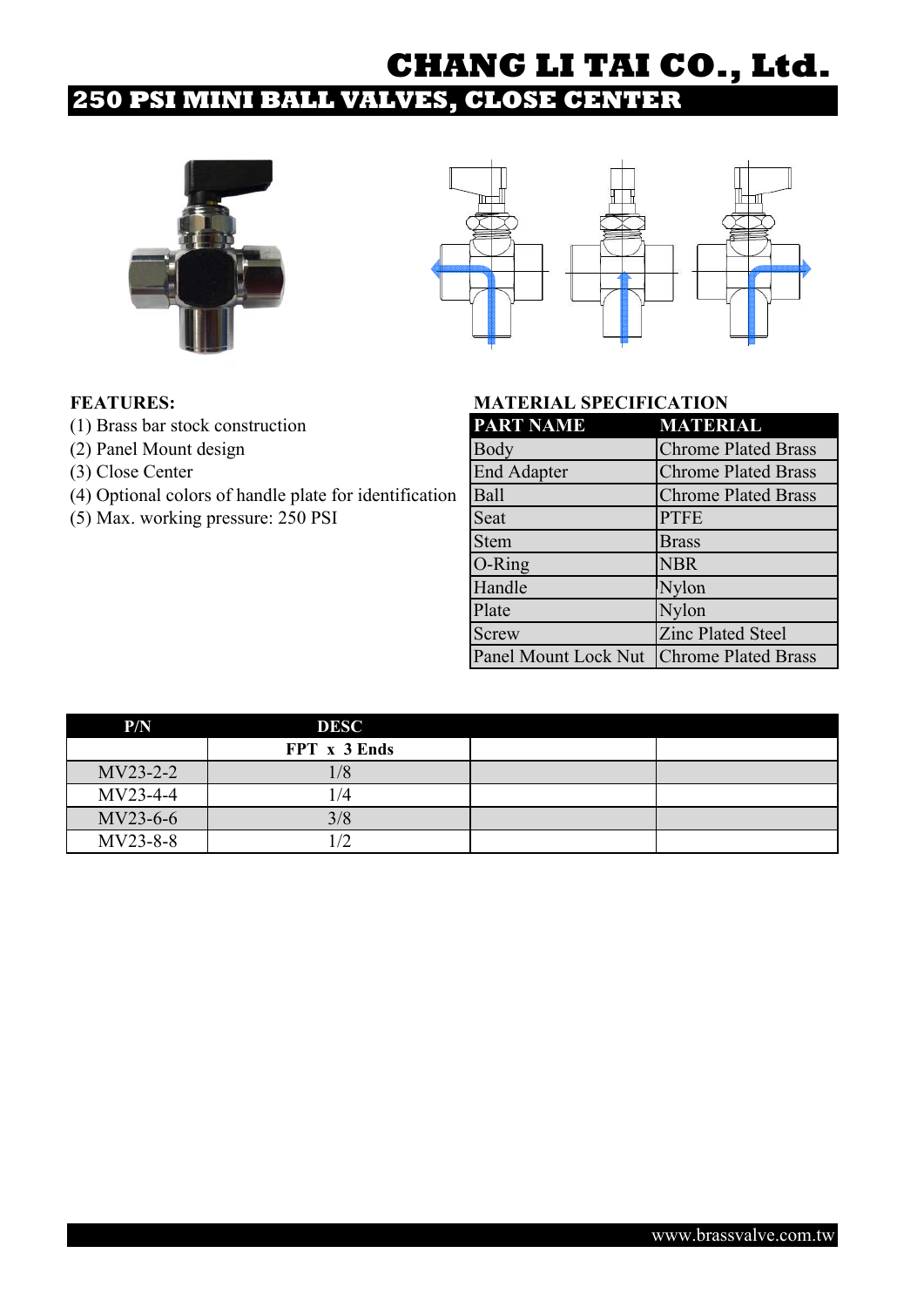## **200 WOG MINI BALL VALVES**



| (1) Forged brass construction      | <b>PART NAME</b>   | <b>MATERIAL</b>            |
|------------------------------------|--------------------|----------------------------|
| (2) Chrome-plated brass ball       | Body               | <b>Brass</b>               |
| (3) Blow-out-proof stem            | <b>End Adapter</b> | <b>Brass</b>               |
| (4) Max. working pressure: 200 WOG | <b>Ball</b>        | <b>Chrome Plated Brass</b> |
|                                    | Seat               | <b>PTFE</b>                |
|                                    | <b>Stem</b>        | <b>Brass</b>               |
|                                    | $O-Ring$           | <b>NBR</b>                 |
|                                    | Handle             | <b>Zinc Plated Steel</b>   |
|                                    | <b>Handel Nut</b>  | <b>Zinc Plated Steel</b>   |
|                                    | Washer             | <b>Zinc Plated Steel</b>   |

| P/N       | <b>DESC</b>             |  |
|-----------|-------------------------|--|
|           | FPT x FPT               |  |
| MV7-2-2   | $1/8$ x $1/8$           |  |
| $MV7-4-4$ | $1/4$ x $1/4$           |  |
| $MV7-4-6$ | $1/4$ x $3/8$           |  |
| $MV7-4-8$ | $\mathbf{x}$ 1/2<br>1/4 |  |
| $MV7-6-6$ | $3/8$ x $3/8$           |  |
| $MV7-8-8$ | $1/2$ x $1/2$           |  |
|           |                         |  |
|           | MPT x FPT               |  |
| MV8-2-2   | 1/8<br>$x$ 1/8          |  |
| MV8-2-4   | 1/8<br>$\mathbf{x}$ 1/4 |  |
| MV8-4-4   | $1/4$ x $1/4$           |  |
| $MV8-4-6$ | $x \quad 3/8$<br>1/4    |  |
| MV8-6-4   | $\mathbf{x}$ 1/4<br>3/8 |  |
| MV8-6-6   | $3/8$ x $3/8$           |  |
| MV8-8-8   | $1/2$ x $1/2$           |  |
|           |                         |  |
|           | MPT x MPT               |  |
| MV9-2-2   | $1/8$ x $1/8$           |  |
| $MV9-2-4$ | $1/8$ x $1/4$           |  |
| MV9-4-4   | $1/4$ x $1/4$           |  |
| $MV9-4-6$ | $1/4$ x $3/8$           |  |
| MV9-4-8   | $1/4$ x $1/2$           |  |
| MV9-6-6   | $3/8$ x $3/8$           |  |
| MV9-8-8   | $1/2$ x $1/2$           |  |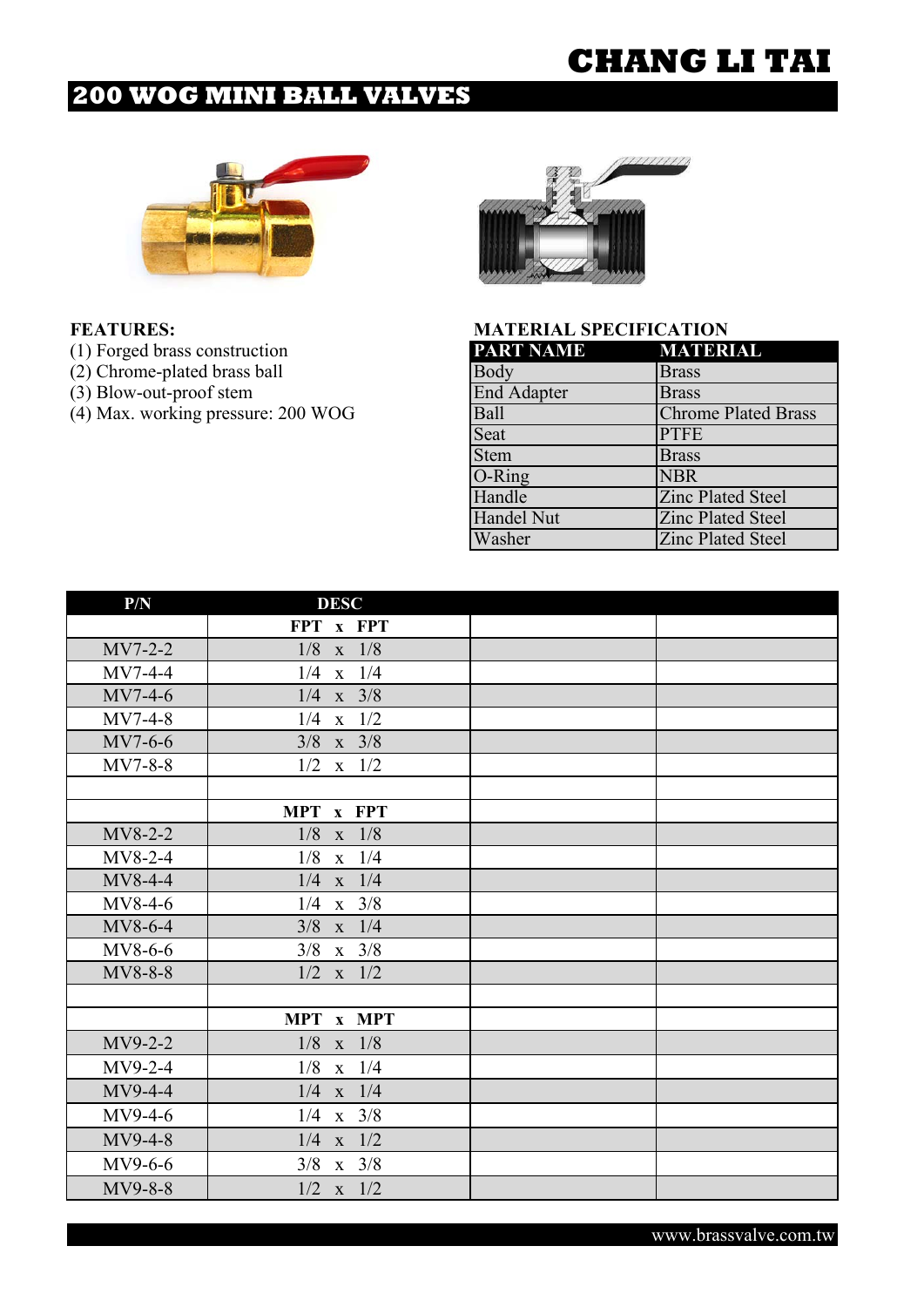## **200 WOG MINI BALL VALVES**



- 
- 
- 
- 

| (1) Forged brass construction      | <b>PART NAME</b>   | <b>MATERIAL</b>            |
|------------------------------------|--------------------|----------------------------|
| (2) Chrome-plated brass ball       | Body               | <b>Brass</b>               |
| (3) Blow-out-proof stem            | <b>End Adapter</b> | <b>Brass</b>               |
| (4) Max. working pressure: 200 WOG | Ball               | <b>Chrome Plated Brass</b> |
|                                    | Seat               | <b>PTFE</b>                |
|                                    | <b>Stem</b>        | <b>Brass</b>               |
|                                    | $O-Ring$           | <b>NBR</b>                 |
|                                    | Handle             | <b>Zinc Plated Steel</b>   |
|                                    | <b>Handel Nut</b>  | <b>Zinc Plated Steel</b>   |
|                                    | Washer             | <b>Zinc Plated Steel</b>   |

| P/N        | <b>DESC</b>                  |  |
|------------|------------------------------|--|
|            | <b>MPT x HOSE BARB</b>       |  |
| $MV10-2-5$ | $1/8$ x $5/16$               |  |
| $MV10-2-6$ | $1/8$ x $3/8$                |  |
| MV10-4-4   | $1/4$ x $1/4$                |  |
| MV10-4-5   | $1/4$ x $5/16$               |  |
| MV10-4-6   | $1/4$ x $3/8$                |  |
| MV10-6-5   | $3/8$ x $5/16$               |  |
| MV10-6-6   | $3/8$ x $3/8$                |  |
|            |                              |  |
|            | <b>HOSE BARB x HOSE BARB</b> |  |
| $MV11-2-2$ | 1/8<br>$\mathbf{x}$ 1/8      |  |
| $MV11-4-2$ | $1/4$ x $1/8$                |  |
| MV11-4-4   | $1/4$ x $1/4$                |  |
| MV11-5-5   | $5/16$ x $5/16$              |  |
| MV11-6-6   | $3/8$ x $3/8$                |  |
|            |                              |  |
|            | <b>HOSE BARB x FPT</b>       |  |
| MV12-2-2   | $1/8$ x $1/8$                |  |
| MV12-4-4   | $1/4$ x $1/4$                |  |
| MV12-5-4   | $5/16$ x $1/4$               |  |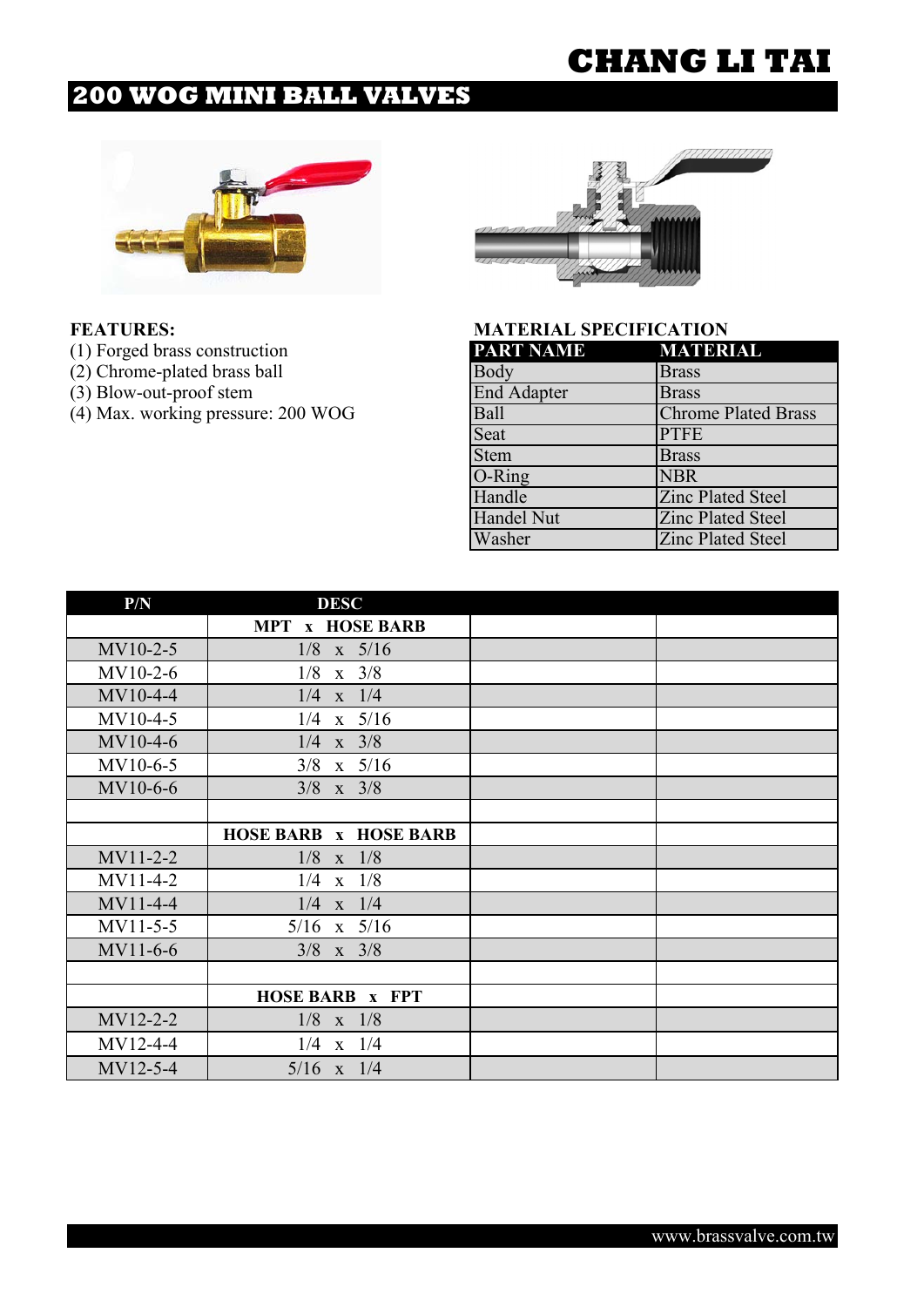## **600 WOG MINI BALL VALVES**



| (1) Forged brass construction      | <b>PART NAME</b>   | <b>MATERIAL</b>            |
|------------------------------------|--------------------|----------------------------|
| (2) Chrome-plated brass ball       | Body               | <b>Brass</b>               |
| (3) Blow-out-proof stem            | <b>End Adapter</b> | <b>Brass</b>               |
| (4) Max. working pressure: 600 WOG | <b>Ball</b>        | <b>Chrome Plated Brass</b> |
|                                    | Seat               | <b>PTFE</b>                |
|                                    | <b>Stem</b>        | <b>Brass</b>               |
|                                    | $O-Ring$           | <b>NBR</b>                 |
|                                    | Handle             | <b>Zinc Plated Steel</b>   |
|                                    | <b>Handel Nut</b>  | <b>Zinc Plated Steel</b>   |
|                                    | Washer             | <b>Zinc Plated Steel</b>   |

| P/N       | <b>DESC</b>             |  |
|-----------|-------------------------|--|
|           | FPT x FPT               |  |
| $MV7-2-2$ | $1/8$ x $1/8$           |  |
| $MV7-4-4$ | $1/4$ x $1/4$           |  |
| $MV7-4-6$ | $1/4$ x $3/8$           |  |
| $MV7-4-8$ | $\mathbf{x}$ 1/2<br>1/4 |  |
| MV7-6-6   | $3/8$ x $3/8$           |  |
| $MV7-8-8$ | $1/2$ x $1/2$           |  |
|           |                         |  |
|           | MPT x FPT               |  |
| MV8-2-2   | 1/8<br>$x \quad 1/8$    |  |
| MV8-2-4   | $\mathbf{x}$ 1/4<br>1/8 |  |
| MV8-4-4   | $1/4$ x $1/4$           |  |
| $MV8-4-6$ | $1/4$ x $3/8$           |  |
| MV8-6-4   | $\mathbf{x}$ 1/4<br>3/8 |  |
| MV8-6-6   | $3/8$ x $3/8$           |  |
| MV8-8-8   | $1/2$ x $1/2$           |  |
|           |                         |  |
|           | MPT x MPT               |  |
| MV9-2-2   | $x$ 1/8<br>1/8          |  |
| MV9-2-4   | $1/8$ x $1/4$           |  |
| $MV9-4-4$ | $1/4$ x $1/4$           |  |
| MV9-4-6   | $x \quad 3/8$<br>1/4    |  |
| MV9-4-8   | $1/4$ x $1/2$           |  |
| MV9-6-6   | $3/8$ x $3/8$           |  |
| MV9-8-8   | $1/2$ x $1/2$           |  |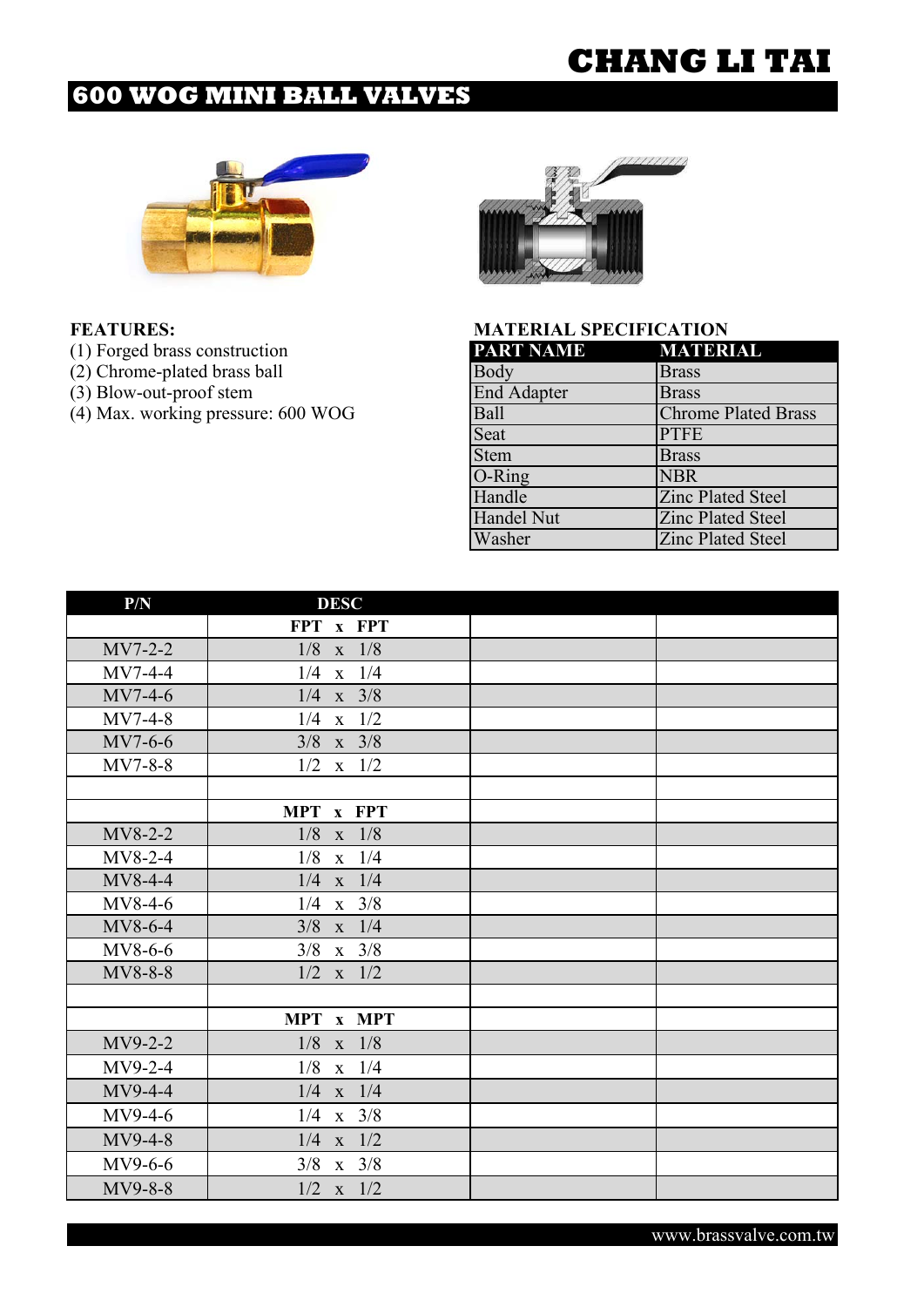## **600 WOG MINI BALL VALVES**



- 
- 
- 
- 



| (1) Forged brass construction      | <b>PART NAME</b>   | <b>MATERIAL</b>            |
|------------------------------------|--------------------|----------------------------|
| (2) Chrome-plated brass ball       | Body               | <b>Brass</b>               |
| (3) Blow-out-proof stem            | <b>End Adapter</b> | <b>Brass</b>               |
| (4) Max. working pressure: 600 WOG | <b>Ball</b>        | <b>Chrome Plated Brass</b> |
|                                    | Seat               | <b>PTFE</b>                |
|                                    | <b>Stem</b>        | <b>Brass</b>               |
|                                    | $O-Ring$           | <b>NBR</b>                 |
|                                    | Handle             | <b>Zinc Plated Steel</b>   |
|                                    | <b>Handel Nut</b>  | <b>Zinc Plated Steel</b>   |
|                                    | Washer             | <b>Zinc Plated Steel</b>   |

| P/N        | <b>DESC</b>                  |  |
|------------|------------------------------|--|
|            | <b>MPT x HOSE BARB</b>       |  |
| $MV10-2-5$ | $1/8$ x $5/16$               |  |
| $MV10-2-6$ | $1/8$ x $3/8$                |  |
| MV10-4-4   | $1/4$ x $1/4$                |  |
| MV10-4-5   | $1/4$ x $5/16$               |  |
| MV10-4-6   | $1/4$ x $3/8$                |  |
| MV10-6-5   | $3/8$ x $5/16$               |  |
| MV10-6-6   | $3/8$ x $3/8$                |  |
|            |                              |  |
|            | <b>HOSE BARB x HOSE BARB</b> |  |
| $MV11-2-2$ | 1/8<br>$\mathbf{x}$ 1/8      |  |
| MV11-4-2   | 1/4<br>$\mathbf{x}$ 1/8      |  |
| MV11-4-4   | $1/4$ x $1/4$                |  |
| MV11-5-5   | $5/16$ x $5/16$              |  |
| MV11-6-6   | $3/8$ x $3/8$                |  |
|            |                              |  |
|            | <b>HOSE BARB x FPT</b>       |  |
| MV12-2-2   | $1/8$ x $1/8$                |  |
| MV12-4-4   | $1/4$ x $1/4$                |  |
| MV12-5-4   | $5/16$ x $1/4$               |  |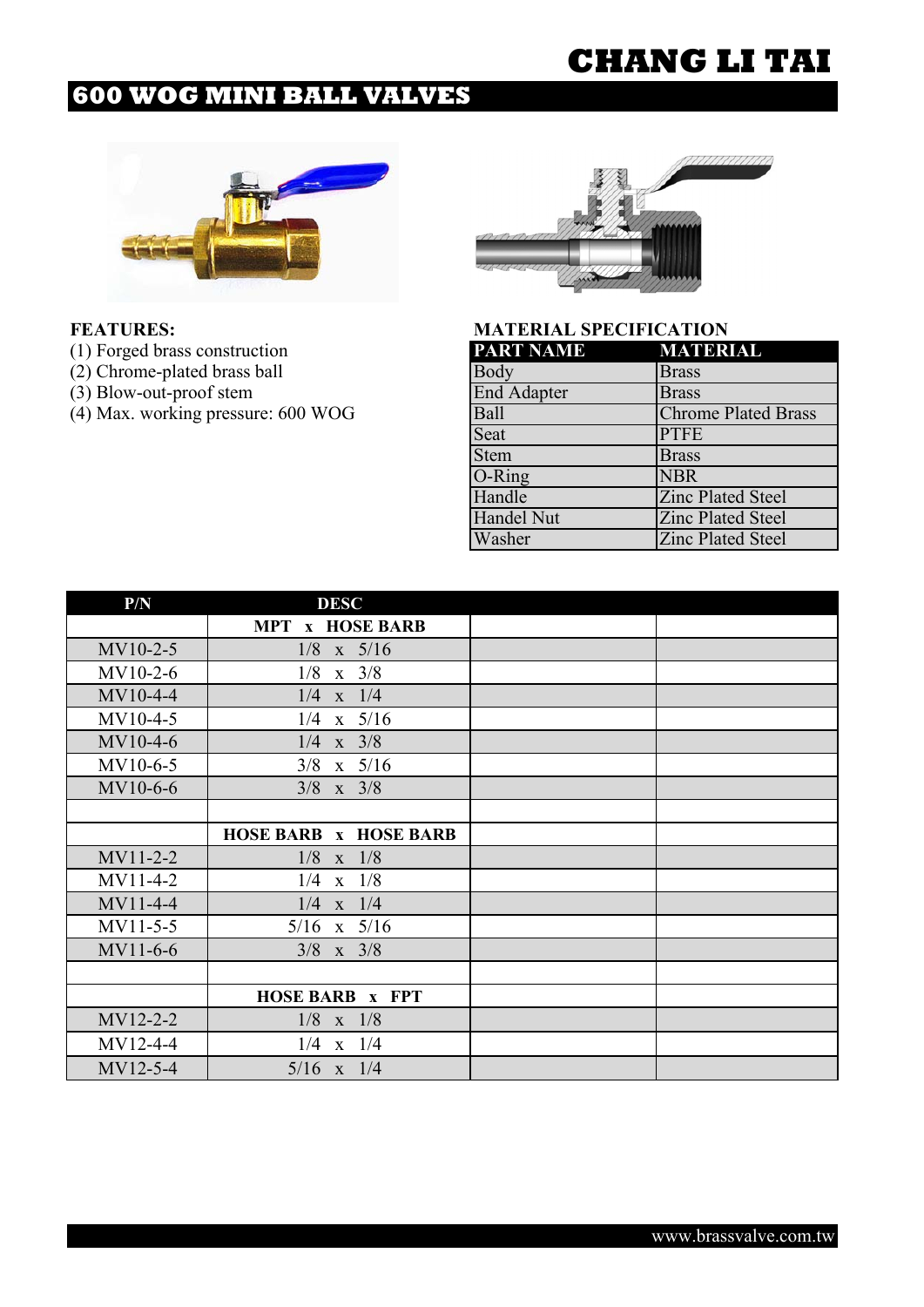# **200 PSI MINI BALL VALVES, COMPACT HANDLE**



- (1) Brass bar stock construction
- $(2)$  Compact design
- $(3)$  Blow-out-proof stem
- $(4)$  Max. working pressure: 200 PSI



| PART NAME          | MATERIAL                   |
|--------------------|----------------------------|
| <b>Body</b>        | <b>Nickel Plated Brass</b> |
| <b>End Adapter</b> | <b>Brass</b>               |
| Ball               | <b>Chrome Plated Brass</b> |
| Seat               | <b>PTFE</b>                |
| Stem               | <b>Brass</b>               |
| $O-Ring$           | <b>NBR</b>                 |
| Handle             | Nylon                      |
| Handel Screw       | <b>Stainless Steel</b>     |

| P/N        | <b>DESC</b>             |  |
|------------|-------------------------|--|
|            | MPT x FPT               |  |
| $LMV5-2-2$ | $1/8$ x $1/8$           |  |
| $LMV5-4-4$ | 1/4<br>$x$ 1/4          |  |
| $LMV5-6-6$ | $3/8$ x $3/8$           |  |
| LMV5-8-8   | $1/2$ x $1/2$           |  |
| LMV5-12-12 | $3/4$ x $3/4$           |  |
|            |                         |  |
|            | FPT x FPT               |  |
| $LMV6-2-2$ | 1/8<br>$\mathbf{x}$ 1/8 |  |
| $LMV6-4-4$ | $1/4$ x $1/4$           |  |
| $LMV6-6-6$ | $3/8$ x $3/8$           |  |
| LMV6-8-8   | 1/2<br>$\mathbf{x}$ 1/2 |  |
| LMV6-12-12 | $3/4$ x $3/4$           |  |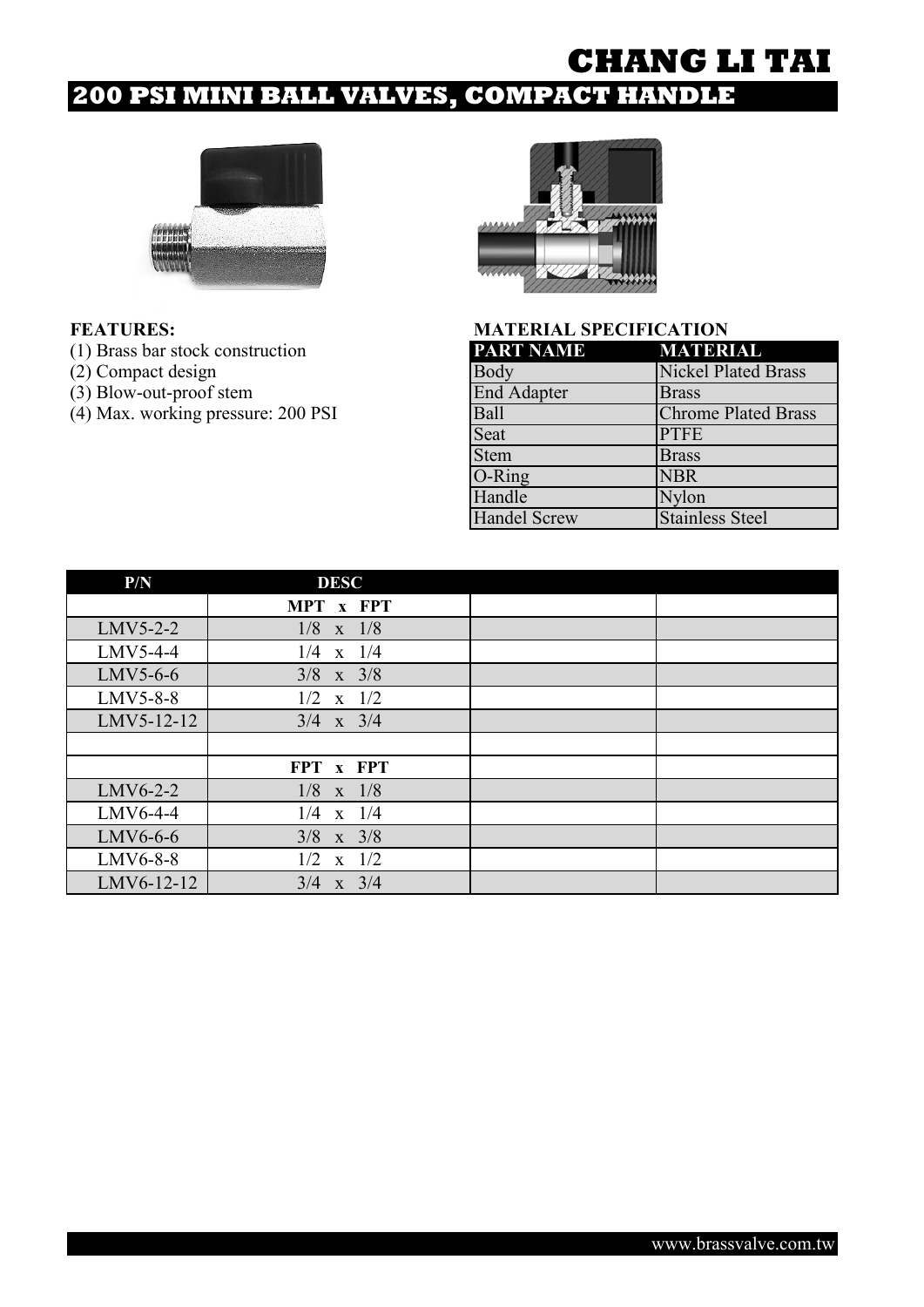# **450 PSI MINI BALL VALVES, COMPACT HANDLE**



- (1) Forged brass construction
- $(2)$  Compact design
- $(3)$  Blow-out-proof stem
- $(4)$  Max. working pressure: 450 PSI



| <b>PART NAME</b>    | <b>MATERIAL</b>            |
|---------------------|----------------------------|
| Body                | <b>Nickel Plated Brass</b> |
| End Adapter         | <b>Brass</b>               |
| Ball                | <b>Chrome Plated Brass</b> |
| Seat                | <b>PTFE</b>                |
| <b>Stem</b>         | <b>Brass</b>               |
| O-Ring              | <b>NBR</b>                 |
| Handle              | Nylon                      |
| <b>Handel Screw</b> | <b>Stainless Steel</b>     |

| P/N       | <b>DESC</b>   |  |
|-----------|---------------|--|
|           | MPT x FPT     |  |
| $MV5-2-2$ | $1/8$ x $1/8$ |  |
| $MV5-4-4$ | $1/4$ x $1/4$ |  |
| $MV5-6-6$ | $3/8$ x $3/8$ |  |
| $MV5-8-8$ | $1/2$ x $1/2$ |  |
| MV5-12-12 | $3/4$ x $3/4$ |  |
|           |               |  |
|           | FPT x FPT     |  |
| $MV6-2-2$ | $1/8$ x $1/8$ |  |
| $MV6-4-4$ | $1/4$ x $1/4$ |  |
| MV6-6-6   | $3/8$ x $3/8$ |  |
| MV6-8-8   | $1/2$ x $1/2$ |  |
| MV6-12-12 | $3/4$ x $3/4$ |  |